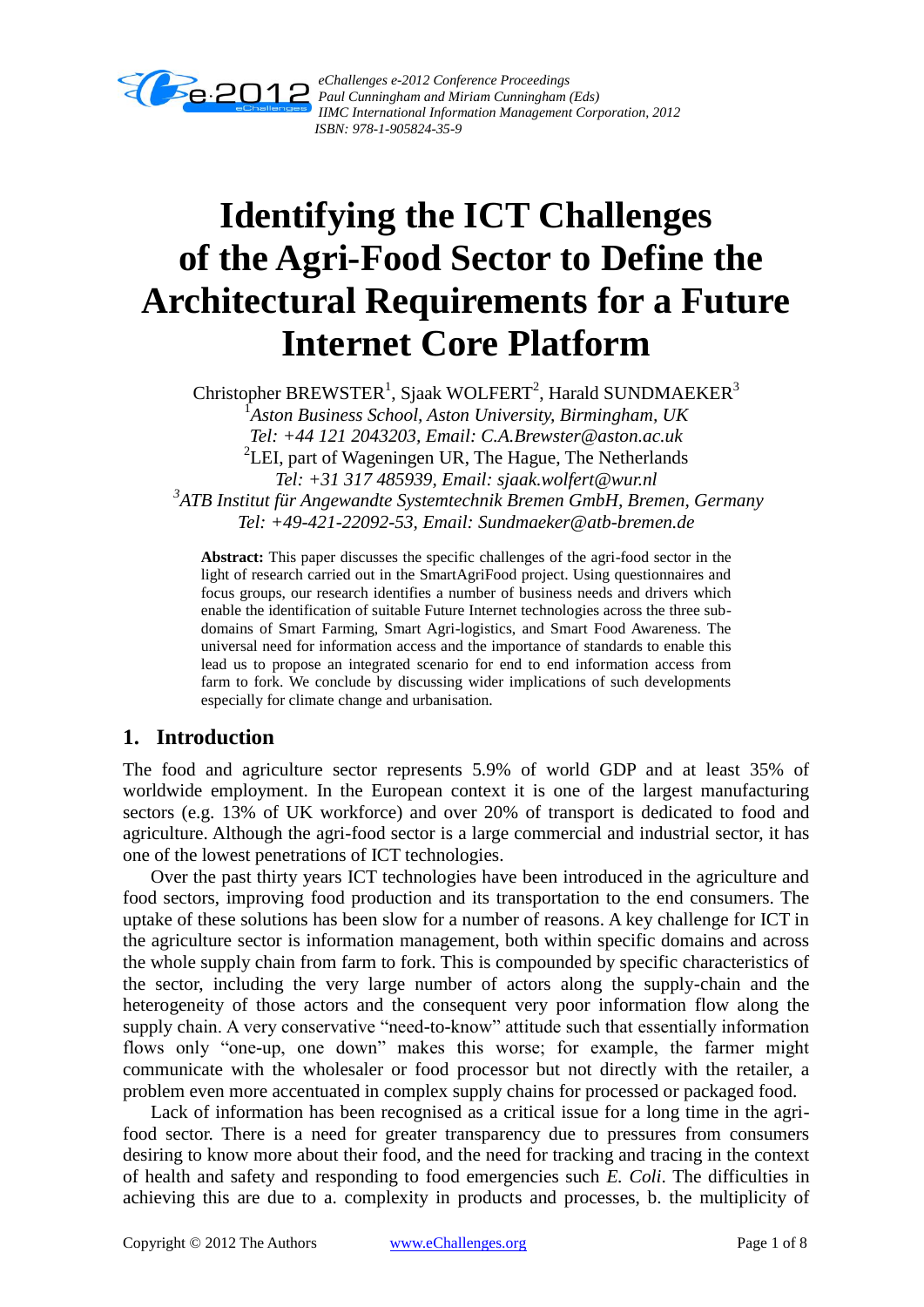culturally diverse SMEs, and c. the lack of appropriate institutional infrastructure to support transparency through the food chain. Another factor in the slow adoption of ICT technologies is that existing solutions (e.g., farm management information systems, logistics services) are closed proprietary solutions, the capabilities of which are directly proportional to their cost. Interoperability among such different systems is challenging.

The EU's Future Internet Public-Private Partnership (FI-PPP) program<sup>1</sup> aims to make service infrastructures and business processes more intelligent, more efficient and more sustainable through tighter integration with Future Internet (FI) technologies. The SmartAgriFood project<sup>2</sup> is one of the eight use cases in FI-PPP and addresses the challenge of applying ICT to three sub-domains: agricultural production ("Smart Farming") , the transportation sector ("Smart Agri-logistics") and improving food awareness for consumers ("Smart Food Awareness"). For each of these sub-domains, the project has gathered user requirements and is currently developing pilot implementations. The aim is to explore FI's capabilities to enable data integration amongst different systems, to allow easy and secure access to information along the supply chain, to simplify the discovery of stakeholders and services and the publishing of data to other stakeholders, to host a software modules in the cloud to reduce costs, and to enable service composition and mash-up to enhance the functionalities of applications offered.

# **2. Objective of the Paper**

The objective of this paper is to describe the user requirements and business requirements identified in the agri-food sector and show how FI technologies will respond. In Section 3, we describe the methodology used to obtain user requirements, identify technological possibilities and the development of an over-arching vision which we entitle the "superscenario". In Section 4, we discuss the business case for the use of these technologies in greater detail. Section 5 presents a discussion of our findings followed by a conclusion.

## **3. Methodology**

This paper brings together the results from a number of different activities completed or under way, which included 1) an inventory of needs of agri-food for future functionalities of the internet; 2) an inventory of the potential capabilities of the FI to meet these needs; 3) specifications for experimentation for the three sub-domains; 4) designing a super-scenario for an integrated architecture covering the whole supply chain from farm to fork.

An approach is being used in the SmartAgriFood project to ensure a user-centred approach to scenario development (specified in [1]), which has ensured that the perspective of usage and users is integrated into the technology/concept design. The methodology involves a seven step process 1) a description and model is created defining the scope of the system; 2) User requirements and needs are elicited (in our case by means of questionnaires); 3) User needs and requirements are refined by means of focus groups; 4) The use-case driven requirements are then compared with existing (or planned) FI enabling technologies; 5) Based on the scenarios elicited, conceptual design of systems and architectures are elaborated and tested; 6) Systems are validated by means of pilots thereby demonstrating added value for the end users; 7) Finally the use-case specific proposal for large-scale experimentation is formulated. Obviously the work was not undertaken *ab initio* and full account was taken of previous research both theoretical and practitioner based.

As part of applying this methodology, a special work package on user community involvement and dissemination has ensured an effective dialogue between the agri-food chain members representing the user community, and the ICT community representing the

 $\overline{a}$ 

<sup>1</sup> More information about the FI-PPP can be found at [www.fi-ppp.eu](http://www.fi-ppp.eu/)

<sup>2</sup> More information about the SmartAgriFood project can be found at [www.smartagrifood.eu](http://www.smartagrifood.eu/)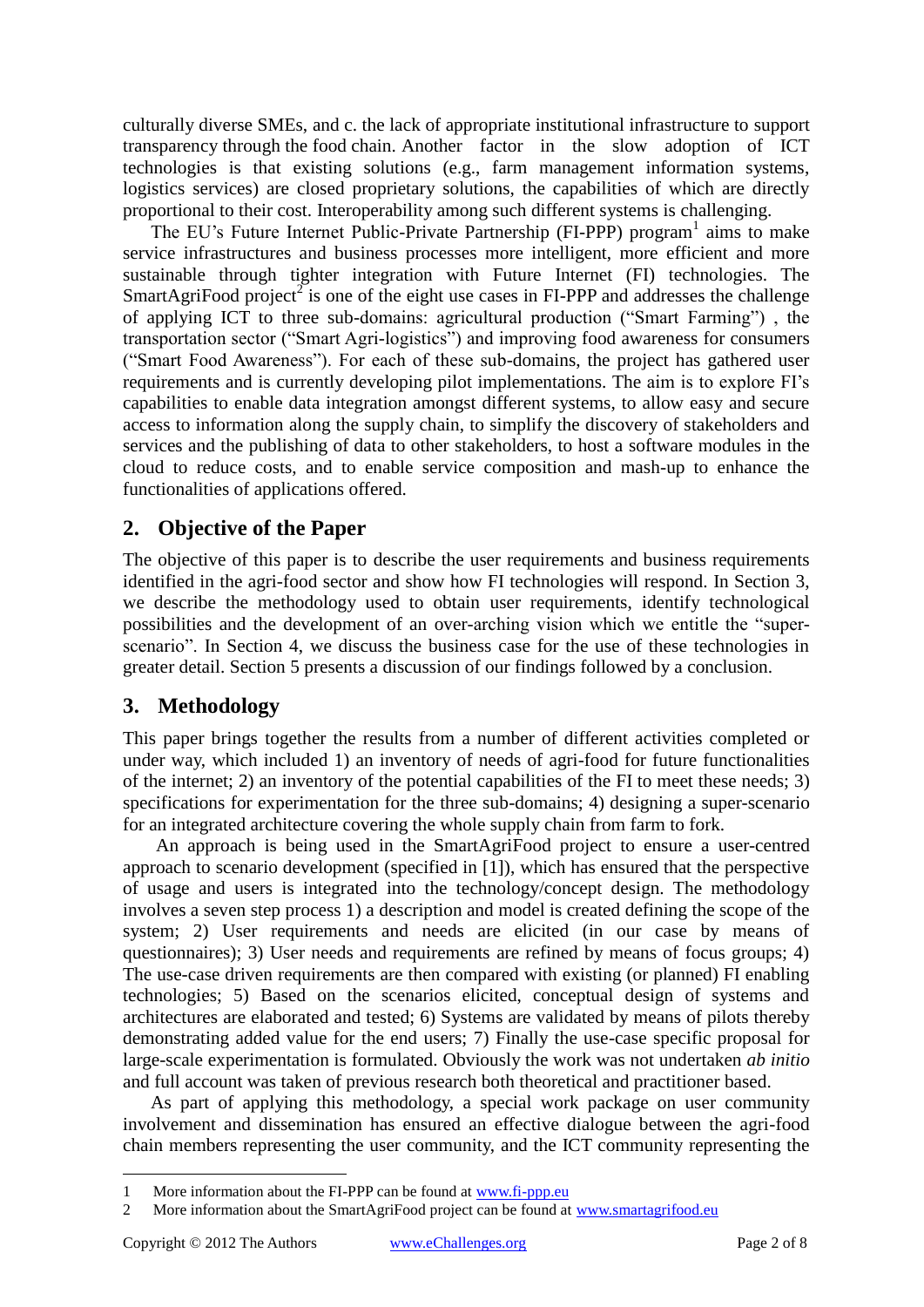solution providers. Users were represented both directly by specific partners (e.g. equipment manufacturer John Deere, supermarket chain BonPreu, trade association EHI) or indirectly via research institutes (DLO, MTT, KTBL, Campden BRI). Domain-specific capabilities and conceptual prototypes have been developed from this dialogue which meet current and future needs based on innovative solutions provided by the FI. Two main results of this work are used for this paper: a) corresponding to Steps 2 and 3, an inventory of long and short term needs of food chain users for future functions of Internet and 2) corresponding to Step 4, an inventory of future capabilities of Internet to meet these future long and short term needs of the food sector. For the first result, the objective was to identify end users' operational problems and their ideas for new FI-based functions and services. Ideas about possible applications in the future were also collected.

A questionnaire (n=135) was carried out in six different European countries (Germany, Hungary, Finland, Greece, United Kingdom and Spain). The report summarising these results was used as input to develop a focus group discussion guide. One or two focus groups per country were carried out in the same five countries (except Spain) with food chain members (n=69) and the findings were summarized. For the second result, the objective was to initiate a dialogue between the agri-food- and ICT-community. The partner universities within the project analysed the results from the questionnaires and focus group discussions, looked at current electronic applications and their limitations, and then identified potential FI solutions and applications for each of the three subdomains. This was based on their own expertise, and the results from the FI-WARE project<sup>3</sup> specifically the Generic Enablers (GEs) being developed in that project.

To achieve an integration 'from farm to fork', there is a need for an integrated approach to the whole supply chain. The methodology to pursue this integration is based on a series of collaborative vision and roadmap development sessions involving the wide range of food and agriculture actors who are participants in the project. This approach has been technology led, developing a 'super-scenario', but with continuous feedback from actors who are involved at various stages of the supply chain. The fundamental question posed in all these sessions has been, given the current structure of the food and agriculture industry, how technology can enable full farm to fork information and data integration, and what kind of business models would be associated with the deployment of these technologies.

## **4. Business Case Description**

## *4.1 Inventory of Future Agri-Food Needs with Respect to FI's Capabilities*

The results of both inventories that were carried out are available in detail in [1] and [2]. The inventory of long and short term future needs of food chain users resulted in a list of functions of the FI which was discussed with FI experts and was adapted for non-ICT professionals in the agri-food chain (Table 1). These ten functions have been mapped to the FI-WARE GEs mentioned above.

Only a few respondents to the questionnaires used really advanced internet technologies that are already available today, while the majority of the respondents use basic and simple systems and applications such as mailing systems, browsers and web sites or proprietary tools. For **farming**, the most important functions of FI should be getting as much information as possible for daily decision-making, and possibly share information and knowledge with neighbouring farmers. This also includes integration in a sensor data network. Many of these applications or systems already exist, but they are proprietary and

 $\overline{a}$ 

<sup>3</sup> FI-WARE is the FI-PPP project that works on development of the FI Core Platform [\(www.fi-ware.eu\)](http://www.fi-ware.eu/)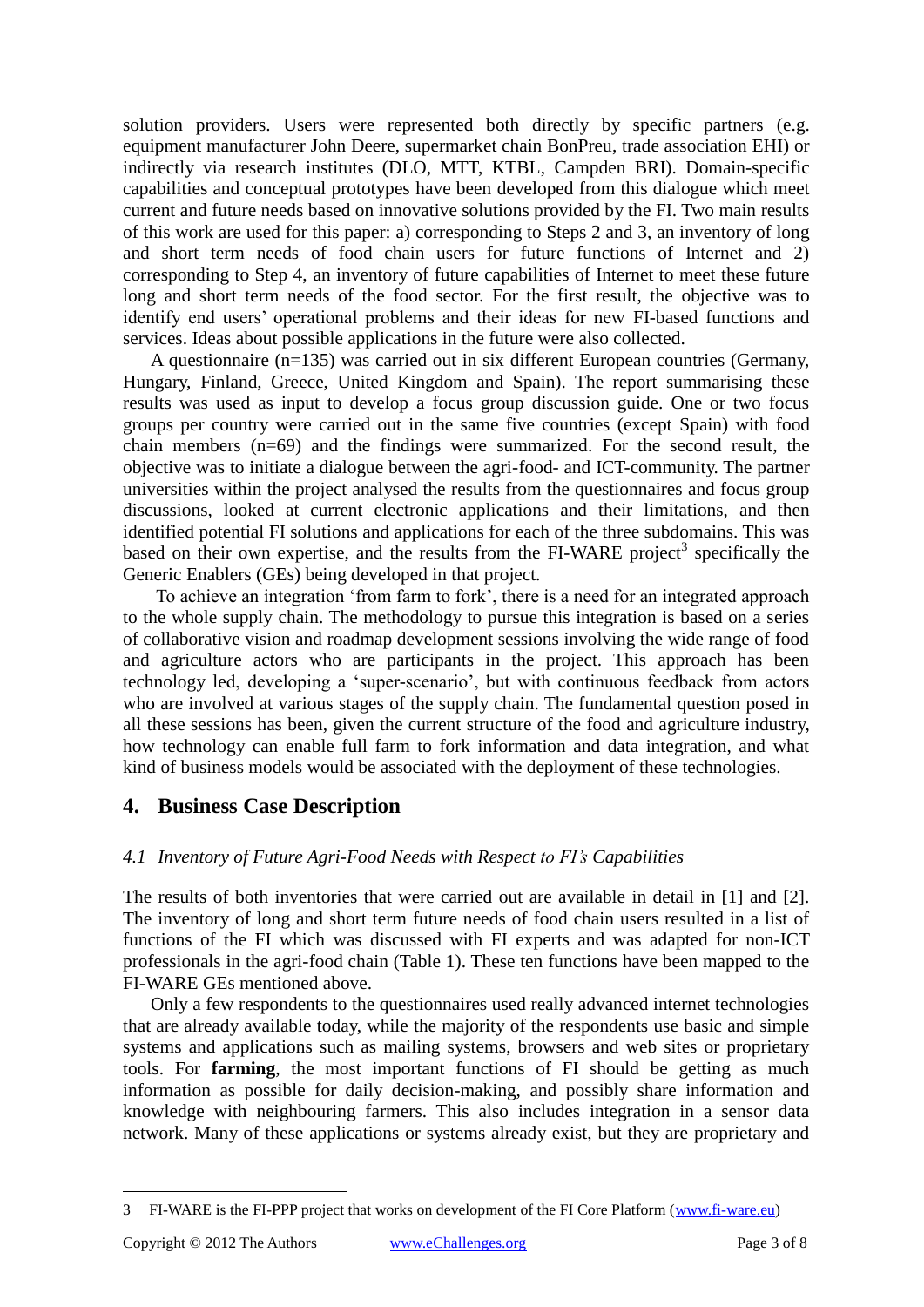because of their poor interoperability, investment and maintenance costs are relatively high. Cloud computing has the potential to solve some of these issues.

|                 | Internet is not limited to PCs – direct communication between all kind of devices                       |
|-----------------|---------------------------------------------------------------------------------------------------------|
| 2               | Mobile devices act as data collector, data viewer (display) and information transmitter                 |
| 3               | Quick and real-time exchange of large amount of data/video/3D information.                              |
| $\overline{4}$  | Content based browsing                                                                                  |
| 5               | Services of customized information – automatic integration of information on demand.                    |
| 6               | Positioning with higher accuracy for exact identification and controlling of devices.                   |
| $7\phantom{.0}$ | Cloud computing; infrastructure is instantly available and accessible through the Internet at low costs |
| 8               | Higher privacy which guarantees the protection of personal data.                                        |
| 9               | Global data warehousing and management capability.                                                      |
| 10              | Ability to monitor meeting set technical requirements and initiate automatic corrective actions and/or  |
|                 | alarming system operators.                                                                              |

*Table 1 Ten Identified Functions of FI as Interpreted by non-ICT Users*

For **agri-logistics**, all the selected applications of FI should have the same practical benefits as cost reduction, better coordination and better information for decision making by ensuring the real-time exchange of very large amounts of data, and the proactive control of processes leading to increased efficiency and effectiveness. Potential FI applications that attracted interest: sharing online monitoring information from trucks during the transport of cargo, a flexible solution for on-demand dock reservation, and integrated freight and fleet management. For **food awareness**, tracing capability is seen to be the most important topic, providing knowledge about the origin, production and treatment of products.

A majority of the respondents indicated that the consumers are most interested in knowing what has happened to products throughout the whole chain. Communication of product-related information towards the consumer will therefore be an important issue. For all areas, the current problems of compatibility and standardization of the different systems need to be solved. The findings of the interviews and focus groups showed a considerable degree of consistency between different countries. There was a consistent demand for flexible data exchange, not limited to individual interface standardisation, but connecting the different areas of food industry.

#### *4.2 Scenario Descriptions and Specification for Experimentation*

Within each of the three main scenarios smart farming, smart agri-logistics and smart food awareness more detailed use cases were developed as basis for validating the applicability of the FI-WARE Generic Enablers (GEs) and to demonstrate certain system features and functional requirements for FI with respect to the agri-food domain [4][5][6]. The overall goal was to describe a number of specific use cases that can serve as test beds for demonstrating the usage of new technologies or service concepts that exploit the FI in innovative ways.

The **Smart Farming** scenario has been developed around a local sub-system integrating with the cloud as an enabler of the other GEs. The services' focus will be on precision farming, smart decision making as well as facilitating plant disease management. The use cases required context and situation awareness, aiming at a more effective exploitation of internal and external knowledge that is available in the overall farming community. This can have a great impact on the yield, while investing the same amount of resources; reduce efforts for a sustainable farming approach as well as reduce costs by accessing common infrastructures. Traceability of food ingredients and their production methods from field to final products will be an important prerequisite for food product quality assurance in the future. The **Smart Agri-Logistics** scenario was specifically based on the GS1 global traceability standard. The physical flows of products and logistics resources (objects), and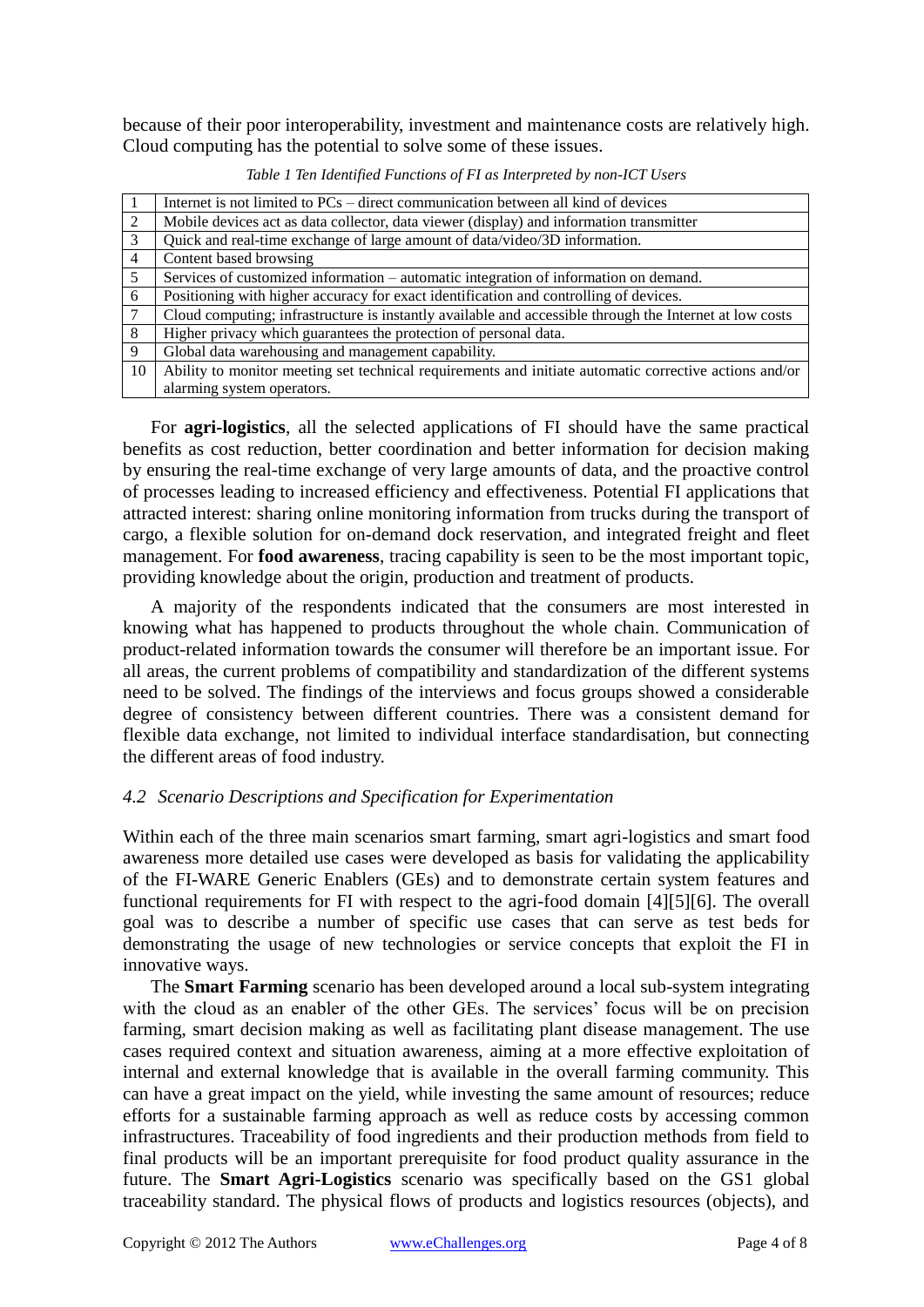the information flows for planning, control and coordination/orchestration will be decoupled for achieving real-time virtualisation. The future food supply chain will be based on intelligent event management. The standard event messages are enhanced with further data elements that will directly forward context information like delays or environmental conditions like the temperature. Business organisations are asking for a more intelligent chain that is analysing and reporting exchanged data to enable early warning and advanced forecasting. Waste can thus be reduced and the shipment dynamically controlled.

The **Smart Food Awareness** scenario is combining the consumers' request for information about the food and the retailers attempt to gain market share and increase turnover while being able to explain the unique selling points and to ensure consumers trust the safety of the food. The interest in transparency domains might change at short notice but the infrastructure must be able to easily adjust to such changes. The transparency view is an extremely dynamic field depending on external unpredictable developments in e.g. lifestyles, policy, food scandals, market shortages. Communication with consumers should not stop after the end of the act of shopping. As soon as a relationship of trust is established the retailer can provide additional services. The specification of those scenarios was directly connected to the development of experimentation environments for being able to test and validate the FI Core Platform developed by FI-WARE. [Table 2](#page-4-0) summarises those experimentation environments and the related infrastructures involved, which are serving as living lab environments in addition to the central FI-PPP experimentation infrastructure.

<span id="page-4-0"></span>

| <b>Experimentation</b>   | <b>Specification for Experimentation</b>                          | <b>Infrastructure Involved</b>   |
|--------------------------|-------------------------------------------------------------------|----------------------------------|
| Case                     |                                                                   | (Living Lab environment)         |
| Smart                    | The spraying case collects data from different sensor networks    | Farming environment using        |
| Spraying                 | by using the cloud in addition to farmers' own geographically     | intelligent ICT devices as       |
|                          | site-specified cropping information to forecast disease warnings  | extension to the farming         |
|                          | to the farmer. These warnings trigger the farmer's use of Farm    | machinery currently used.        |
|                          | Management Information System tools in the cloud to prepare a     | Mixture of classical systems,    |
|                          | task, plan and schedule for spraying. In the field, an on-board   | cloud dimension and IoT          |
|                          | system controls the spraying. Spraying success is uploaded in     | enabled device integration.      |
|                          | the cloud and dispersed to the disease forecast server for        |                                  |
|                          | prediction of future events.                                      |                                  |
| Greenhouse               | Greenhouses are used to monitor environmental conditions like     | Enhanced farm management         |
| Management               | temperature, humidity, or soil pH. Sensors in the greenhouse      | system in the future will be     |
|                          | collect data for the smart farming sub-system. Additional         | merged with the cloud, mixing    |
|                          | sensors and possibly IP cameras are installed in the greenhouses  | with virtual reality, social     |
|                          | and functional modules like data analyser or notifier will be     | network and including data       |
|                          | placed in the cloud. Also the enhanced farm management            | from IoT enablers.               |
|                          | system will be integrated to support a number of registered       |                                  |
|                          | services.                                                         |                                  |
| <b>Flower and Plants</b> | The flower and plants case is gathering information directly      | IoT based monitoring of          |
|                          | from the plants or the transport containers that are representing | flowers & plants combined        |
|                          | logistics units. They will be considered as autonomous units      | with intelligent data/context    |
|                          | that shall be forwarded on real-time demand and not requiring     | management, based on a cloud     |
|                          | analysis, planning and forecast of supplies by the retailers. The | related migration with systems   |
|                          | supplier can overtake further responsibility for their customer's | for quality based vendor         |
|                          | inventory, reduce waste, assure availability of high quality      | managed inventory                |
|                          | products, decrease the lead time and finally maximise the         |                                  |
|                          | flower quality for the consumer.                                  |                                  |
| Fresh Fruits &           | Forwarding of fresh fruits and vegetables is done in a complex    | Systems for global traceability  |
| Vegetables               | network of dynamically interacting organisations. There is a      | coupled with the cloud and       |
|                          | poor data exchange from farm to fork. Static and dynamically      | context/data management. IoT     |
|                          | changing information and exception reporting for crisis           | integration for virtualising the |
|                          | management are to be exchanged. Basic logistics planning and      | events and security framework    |
|                          | warehouse management systems are extended by mobile               | for a decentralised cloud usage  |
|                          | devices and scanners to generate events, monitor the context      | and communication routing.       |

*Table 2: Elaborated Food Chain Environments for Experimentation and Challenges Addressed*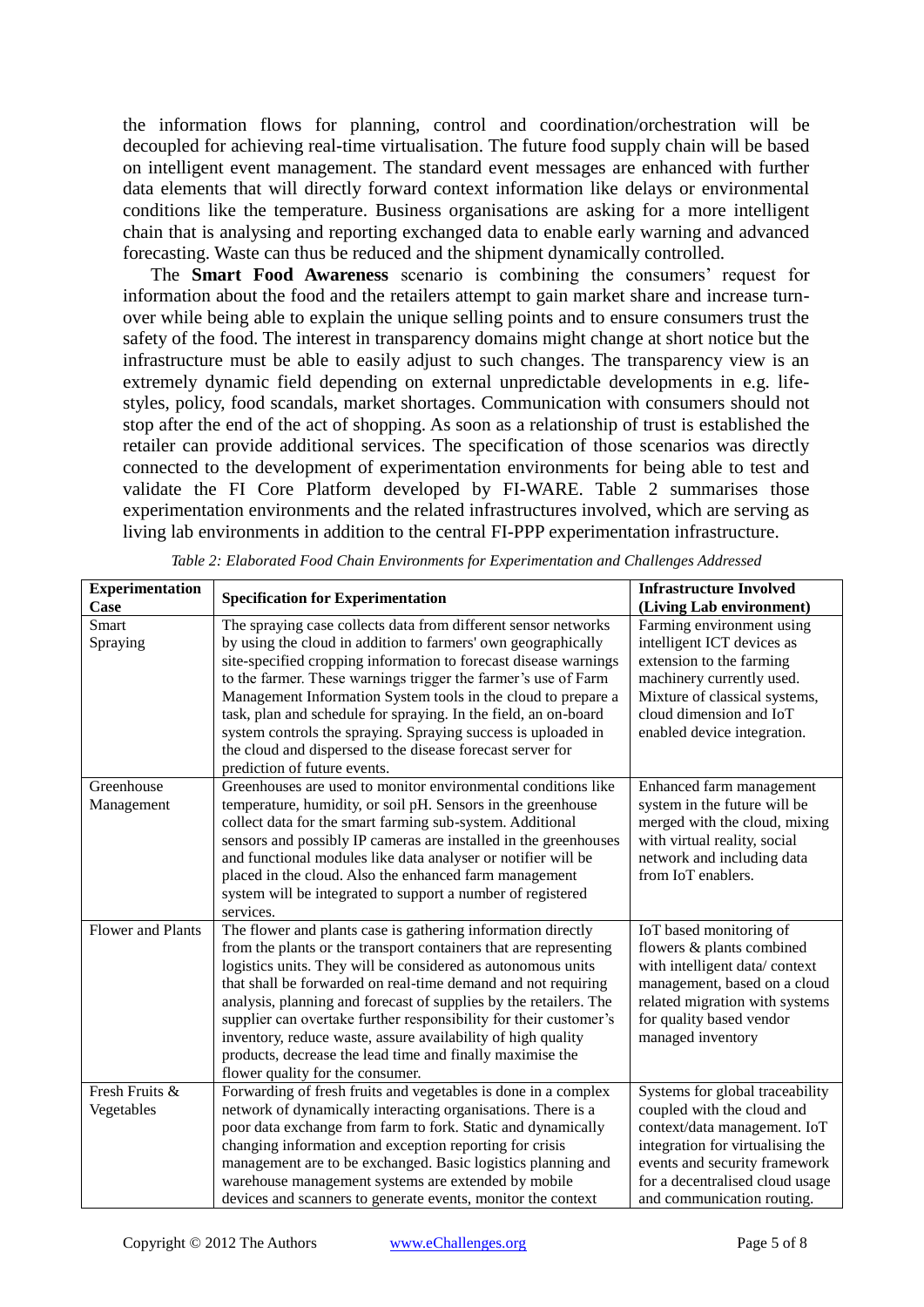| <b>Experimentation</b><br>Case                | <b>Specification for Experimentation</b>                                                                                                                                                                                                                                                                                                                                                                                                                                                                                                                                                                                                                                                                                                                                                                            | <b>Infrastructure Involved</b><br>(Living Lab environment)                                                                                                                                                                                                                |
|-----------------------------------------------|---------------------------------------------------------------------------------------------------------------------------------------------------------------------------------------------------------------------------------------------------------------------------------------------------------------------------------------------------------------------------------------------------------------------------------------------------------------------------------------------------------------------------------------------------------------------------------------------------------------------------------------------------------------------------------------------------------------------------------------------------------------------------------------------------------------------|---------------------------------------------------------------------------------------------------------------------------------------------------------------------------------------------------------------------------------------------------------------------------|
|                                               | and virtualise the produce flow as well as enable an<br>autonomous data exchange in relation to the produce location<br>forth and back the chain.                                                                                                                                                                                                                                                                                                                                                                                                                                                                                                                                                                                                                                                                   |                                                                                                                                                                                                                                                                           |
| Tracking &<br>Tracing<br>Awareness of<br>Meat | Tracing meat requires the mapping of inputs and outputs during<br>processing. It requires procedures for batch handling, including<br>workflows for aggregation and disaggregation. Consumer and<br>health data intelligently merged to derive meaning. Labelling<br>and RFID approaches need to be combined with multi-tier<br>mapping approaches that enhance the system beyond the<br>individual borders of an organisation.                                                                                                                                                                                                                                                                                                                                                                                     | Labelling and meat<br>identification, enhanced by<br>intelligent and secure data/<br>context management. Mobile<br>Devices and IoT handling for<br>cloud based traceability<br>enabling consumer response.                                                                |
| <b>Tailored Shopping</b><br>Experience        | Retailers provide diverse data to consumers to establish trust,<br>assure consumers' specific needs (e.g. comply with allergies),<br>and to raise interest in additional/ premium products. Using<br>fidelity card schemes, consumers are informed in accordance to<br>their needs. There is no 1to1 match of product information and<br>consumer interest. Several sources for product related<br>information (e.g. producer, laboratories, label owners, logistics)<br>need to be integrated in relation to a specific physical product<br>beyond its general type. Data needs to be further specialised in<br>relation to the individual consumer. The retailer must assure that<br>an information source provides correct data and its validity for<br>the specific product, beyond a pure technical dimension. | Retail infrastructure, enhanced<br>with mobile devices and cloud<br>based environment including<br>secure data/context<br>management, based on an<br>application ecosystem. Retail<br>based IoT integration,<br>including scanners/cameras<br>for real world interaction. |

These experimentation cases have been elaborated and initial test beds have been installed, and have already been used for further validation of the impact and applicability of the related business models. It has become clear that the dimension of an increased resource use seems very feasible when exploiting the potentials of FI. Farming could potentially provide more output with the same resources, while the envisaged reduction of waste along the overall food chain could have an even larger impact on the exploitation of resources. Moreover, after analysis and the first tests in the scenarios, it has become clear that these scenarios are complementary, and largely connected, while each element can bring an added-value for the other. This dimension of a super scenario development is further described in the next section.

## *4.3 Super Scenario Development*

The 'super-scenario' is a scenario for the deployment of technologies to integrate all data across the sub areas and thus provide end to end (farm to fork) data integration. It is still work in progress but here we outline the key elements. Our analysis of the agri-food sector shows that there is a need for this end-to-end integration primarily due to a number of business drivers: a) regulatory pressures, b) consumer pressure for more transparency, and c) the need for effective tracking and tracing especially under conditions of food and health emergencies. Furthermore, the need for access to information pursuant to appropriate standards has been expressed clearly in Section 4.2. and in view of this, we need to design ways that will allow users to make their data easily accessible to other stakeholders if they so wish. Also, we need to provide an automated way to integrate information produced by different systems, to enable an easy integration of these systems, and thus produce far more advanced services in a simpler and cheaper way. For example, stakeholders in the food chain should be able to discover, subscribe to and combine data from services offered by different parties. In such an environment, e.g. a farmer could easily discover a meteorological or state's policies notification service to combine it with an advisory service (e.g., an electronic agriculturist). This automatic service discovery and services composition along with data correlation is expected to enhance the functionalities offered to the end users, and concurrently fulfil explicit business requirements.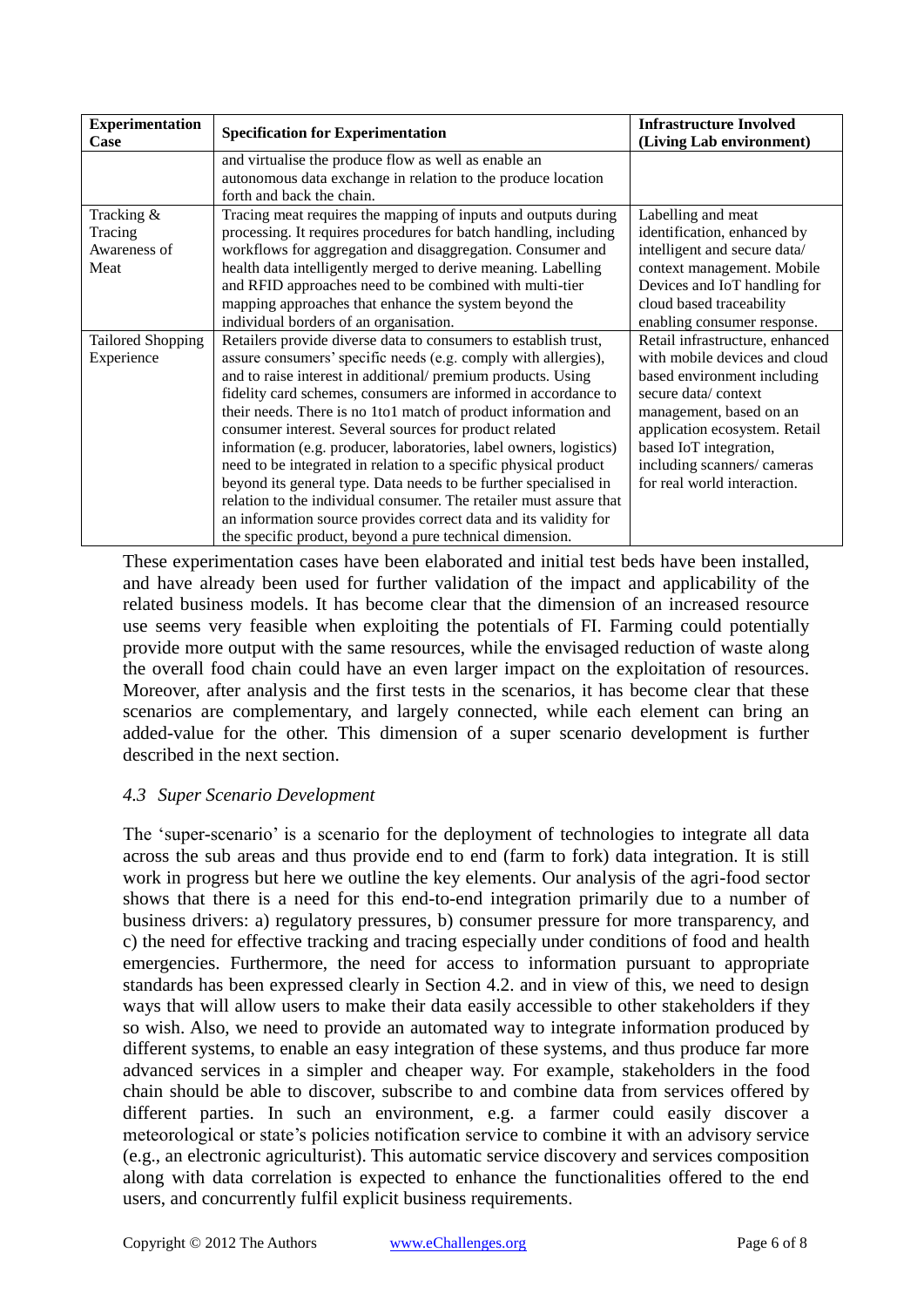

*Figure 1: Advanced Services Along the Agri-Food Supply Chain*

Taking this a step further, an actor in the agri-food supply chain should be able to discover other stakeholders all over the world and form with them business relationships in a simple way. In other words, future technological solutions (especially those provided by FI) should allow the dynamic formation of new business links among stakeholders and among services and stakeholders[7]. These links will support the flow of information among the different systems in the agri-food supply chain using flexible means for interoperability, security and authorisation schemes (i.e., different stakeholders will have different privileges in accessing data). The dynamic formation of links in this business environment also requires technical solutions to enable "trust" among the involved entities.

To turn this into reality, FI technology needs to provide a number of advanced yet generic services along the whole food supply chain (Figure 1). For example, the FI is expected to enable the attachment and accessing of end devices (e.g., sensors, tracking devices) and machinery (e.g., tractors). Additionally, the FI is expected to allow cloud implementation of services that will facilitate the effective accessing, processing, and analysing of massive streams of data from these end systems. It will also provide the means for service developers to build sophisticated services and provide the means to use expert systems that will improve the "intelligence" of control processes possibly using distributed schemes. Finally, it is expected that generic interfaces among the services located in the cloud, the underlying network infrastructure and the end devices will improve considerably the quality of experience of end users.

# **5. Discussion and Conclusions**

The SmartAgriFood project has systematically identified a set of needs on the part of the agri-food community and identified a number of technologies that can be brought to bear to fulfil those needs. The implications of the technological developments go beyond merely those specific to the agri-food sector. We noted in the introduction the significance of the agri-food sector in economic and employment terms. Agri-food also represents one of the sectors of human activity with the largest environmental footprint (i.e. carbon footprint and water footprint) and the success or failure of the food and agriculture sectors impacts human beings very directly as we have seen in recent years with substantial spikes in basic